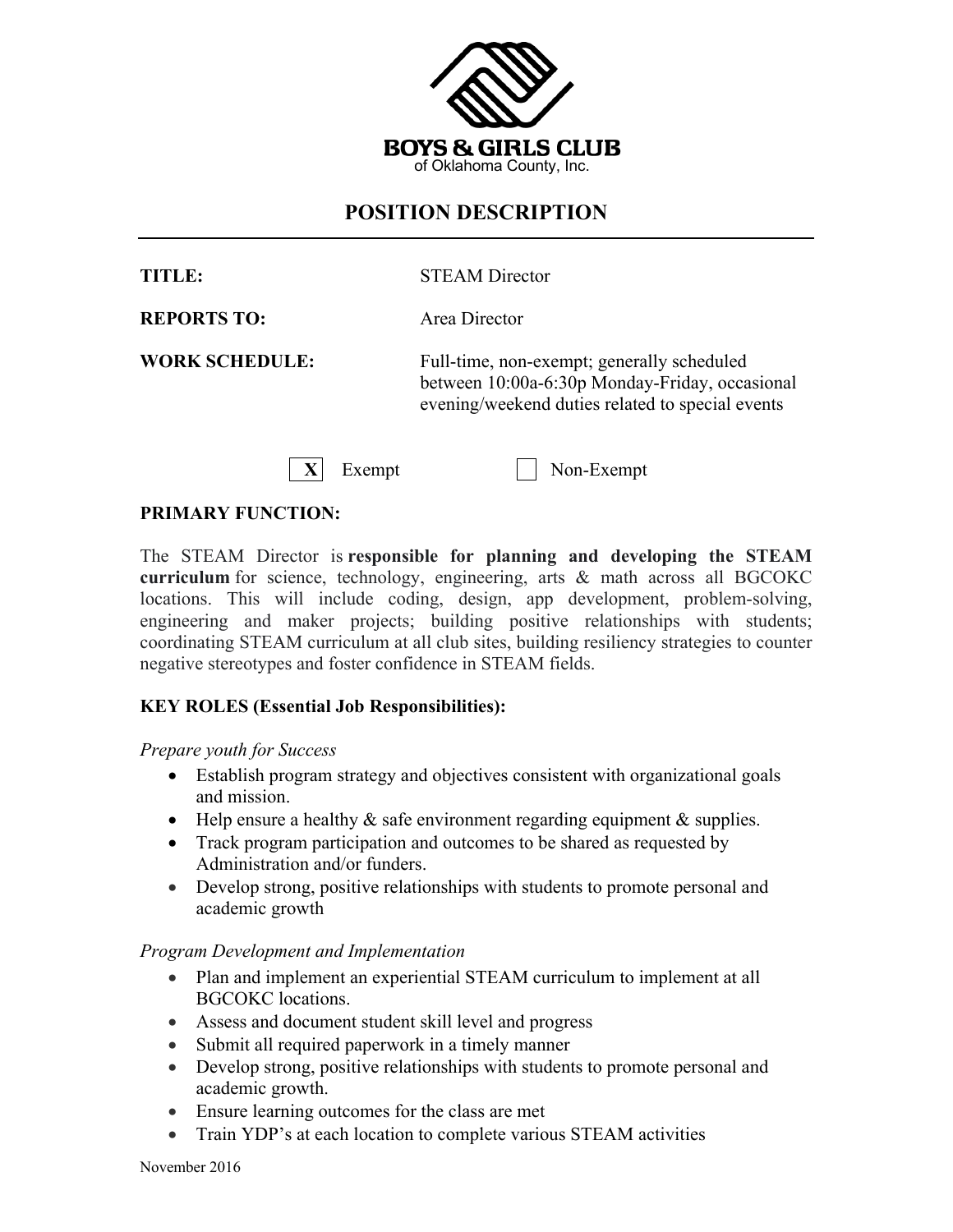- Document and review student learning progress to share with parents
- Communicate regularly with community partners to ensure a seamless integration of all STEAM curriculum.
- Plan and chaperone special field trips
- Develop STEAM-related science themes/camps/fieldtrips
- Fulfill all other duties deemed vital to the function of the organization
- Effectively implement and administer STEAM programs, services and activities for members and guests.
- Prepare program schedules and activity reports.

## *Program Impact/Reporting:*

- Plan, develop, implement  $\&$  evaluate site programs, services  $\&$  activities to ensure they meet stated objectives, member needs & interests. Compile regular reports reflecting all activities, attendance & participation.
- Conduct surveys with teachers, staff, parents & members at the end of each semester in order to evaluate impact of programs.

## *Supervision*

- Ensure a productive work environment by participating in weekly Leadership meetings.
- Recruit, and manage STEAM volunteers, with the support of the Volunteer Director to ensure productive and effective performance.
- Be able to guide on-site YDP's in STEAM Curriculum.

## *Communication*

- Develop & maintain positive professional relationships and partnerships with community leaders and organizations, as well as parents, teachers & other school personnel.
- Work well as part of a team as demonstrated by respectful interactions, assuming fair share of work, communicating directly (avoiding gossip), and approaching constructive criticism with a learning attitude

# **ADDITIONAL RESPONSIBILITIES:**

- Heavy administrative duties will be required of this position: Parent/Guardian contact, enrollment forms being the biggest.
- E-mail attendance numbers to supervisor weekly.
- Maintain inventory of all supplies & equipment according to grant guidelines.

# **GENERAL BOYS & GIRLS CLUBS OF OK COUNTY EXPECTATIONS:**

• Safe Spaces—Every staff member shares the responsibility for ensuring BGCOKC is, and remains, an environment free of sexual, physical and or emotional abuse.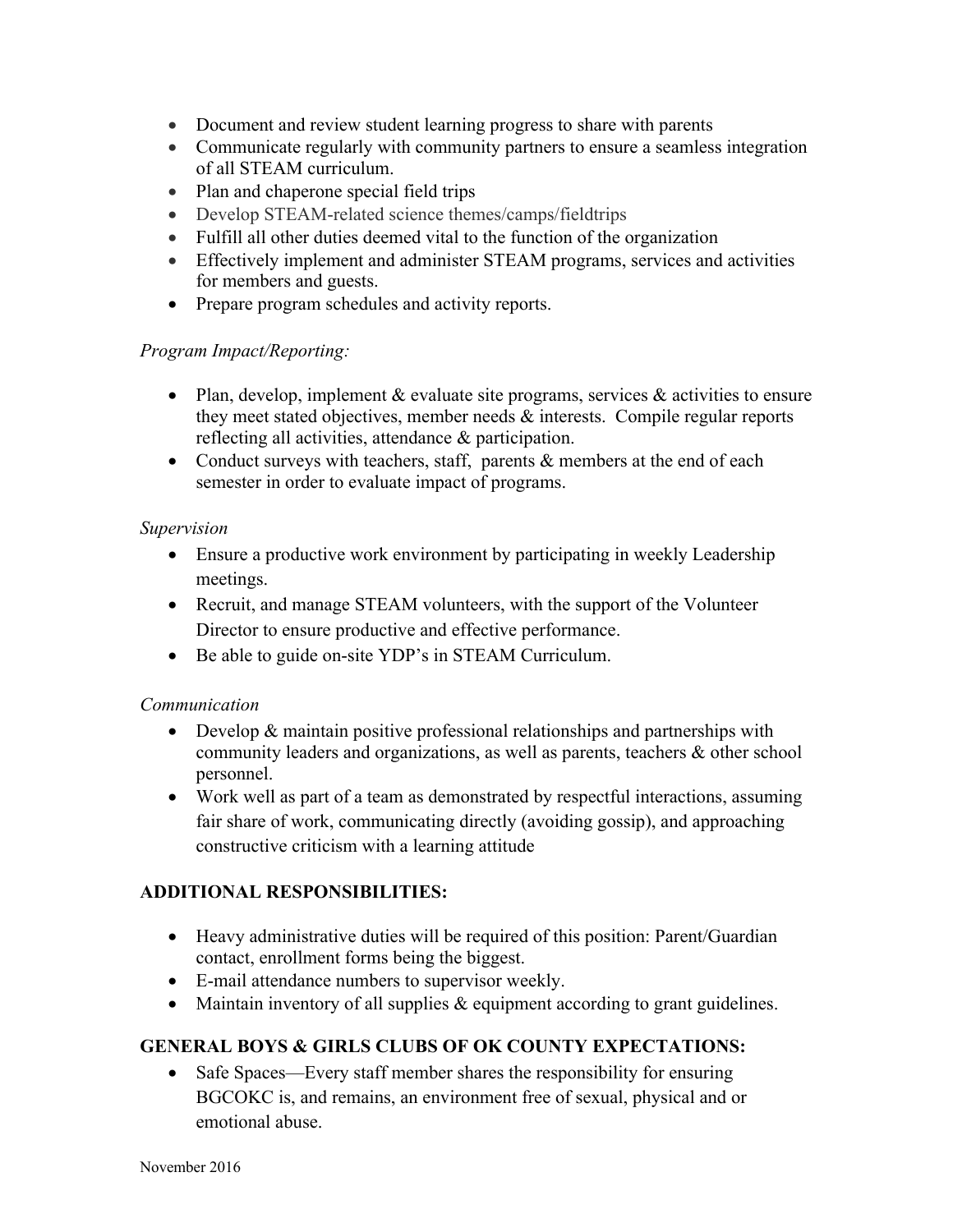- Modeling Healthy Behavior—teaching youth/teens the importance of living an active, healthy lifestyle is a BGCOKC priority. As a result, all staff is expected to model healthy behavior while working with our members including modeling healthy relationships with co-workers through teamwork.
- Inclusive Environment—BGCOKC values creating youth-friendly environments where youth/teens of all abilities can be successful and participate. BGOKC expects employees to embrace its focus on including of all members, regardless of disability or developmental challenge.
- Continuous Learning—Building the capacity of staff is central to BGCOKC. The organization encourages and requires that all staff participates in annual professional development opportunities that continue to cultivate their skills in the youth development field.

## **SKILLS/KNOWLEDGE REQUIRED:**

- Bachelors' Degree in science, mathematics, engineering, art or a technology field required
- Strong communication skills, both verbal and written
- Group leadership skills, including an understand of group dynamics
- Demonstrated organization, staff and project management abilities
- Ability to plan and implement quality programs for youth of all ages
- Ability to motivate youth and manage behavior problems
- Ability to supervise and motivate staff and volunteers
- Valid Oklahoma Driver's License

## **SKILLS/KNOWLEDGE PREFERRED:**

- Prior Boys & Girls Club experience
- Prior experience running a successful STEAM program with youth
- Program & Budget Management
- CPR and First Aid Certifications
- Multilingual

## **PHYSICAL AND MENTAL REQUIREMENTS/WORK ENVIRONMENT:**

- The job requires working, standing, bending, turning, reaching, talking, listening; works in a clean, well lighted, heated and ventilated building. On occasion, must work outside.
- Demonstrated ability to maintain a high energy level, be comfortable performing multi-faceted projects in conjunction with day-to-day activities, and effectively communicate with a variety of audiences in various settings.

## **DISCLAIMER:**